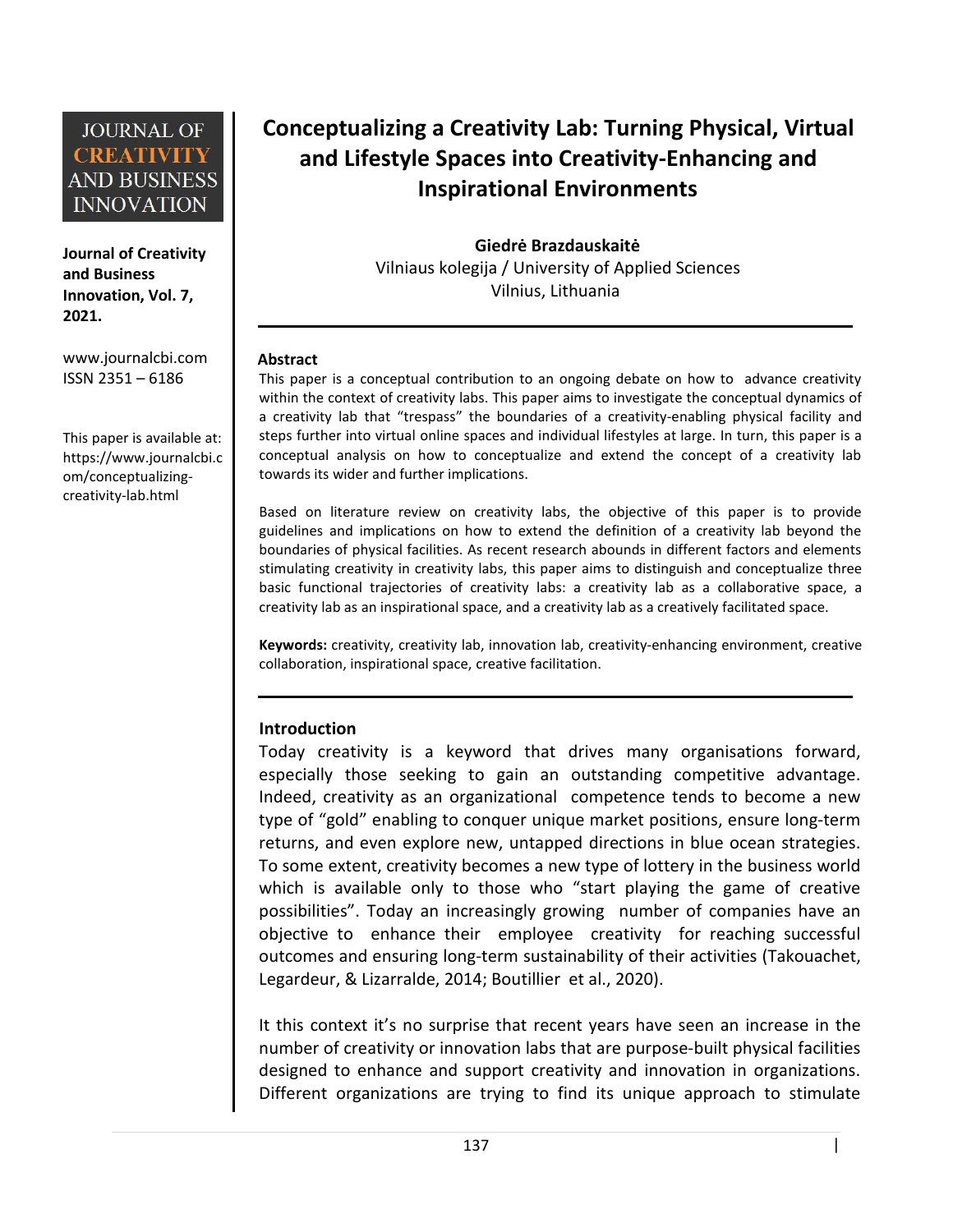**Journal of Creativity and Business Innovation, Vol. 7, 2021.**

[www.journalcbi.com](http://www.journalcbi.com) ISSN 2351 – 6186

This paper is available at: [https://www.journalcbi.c](http://www.journalcbi.com/ideation-using-analogies.html) om/conceptualizing creativity-lab.html

creativity and create hubs for innovation. Some of them become pioneers in new approaches to develop creativity labs, while others tend to follow the new trends and best practices in developing creativity and innovation enabling environments.

The concept of a creative lab is not a recent concept as for many years different researchers investigated various aspects of creativity-enabling factors. For instance, we may draw on organizational literature on workplace creativity, more specifically on creative workspace (Amabile, 1996; De Paoli et al., 2017) by assessing factors that influence individual creativity, the impact of technology on creativity (Bonnardel and Zenasni, 2010), or assessing individual creativity in communication media mix (Thatcher and Brown, 2010), creativity-stimulating location, spatial organization and architecture details (Kallio et al., 2015), creativity-stimulating colors, sounds, plants and flowers (Samani et al., 2014), etc. There is a growing number of research aiming to provide guidelines on how to design facilities for stimulating creativity and innovation. In this regard, many organizations are investing in designing creative work spaces or creativity labs to support individual, team and organizational creativity, develop creativity-related competences, foster innovation and communicate a positive image (De Paoli et al., 2017).

Yet, what is a creativity lab? Is it just a limited space or facility? Does it extend further? Or is it boundary-unlimited? This paper aims to investigate the conceptual dynamics of a creativity lab that "trespass" the boundaries of a creativity-enabling physical facility and steps further into virtual online spaces and individual lifestyles at large. In turn, this paper is a conceptual analysis on how to conceptualize and extend the concept of a creativity lab towards its wider and further implications. Based on literature review on creativity labs, the objective of this paper is to provide guidelines and implications on how to extend the definition of a creativity lab beyond the boundaries of physical facilities. As recent research abounds in different factors and elements stimulating creativity in creativity labs, this paper aims to distinguish and conceptualize three basic functional trajectories of creativity labs: a creativity lab as a collaborative space, a creativity lab as an inspirational space, and a creativity lab as a creatively facilitated space.

The discussion of a creativity lab usually focuses on a discussion of a physical space dedicated for creativity enhancement. According to Doorley & Witthoft (2012), space is the "body language" of an organization where the form, functionality, and finish of a space reflect organizational culture, behaviors, and priorities of the people within it. In turn, this suggests that a space designer is simultaneously a cultural translator and a builder as space design has its own grammar and can be internalized physically and emotionally. In the context of creativity labs, the authors named this primary creative space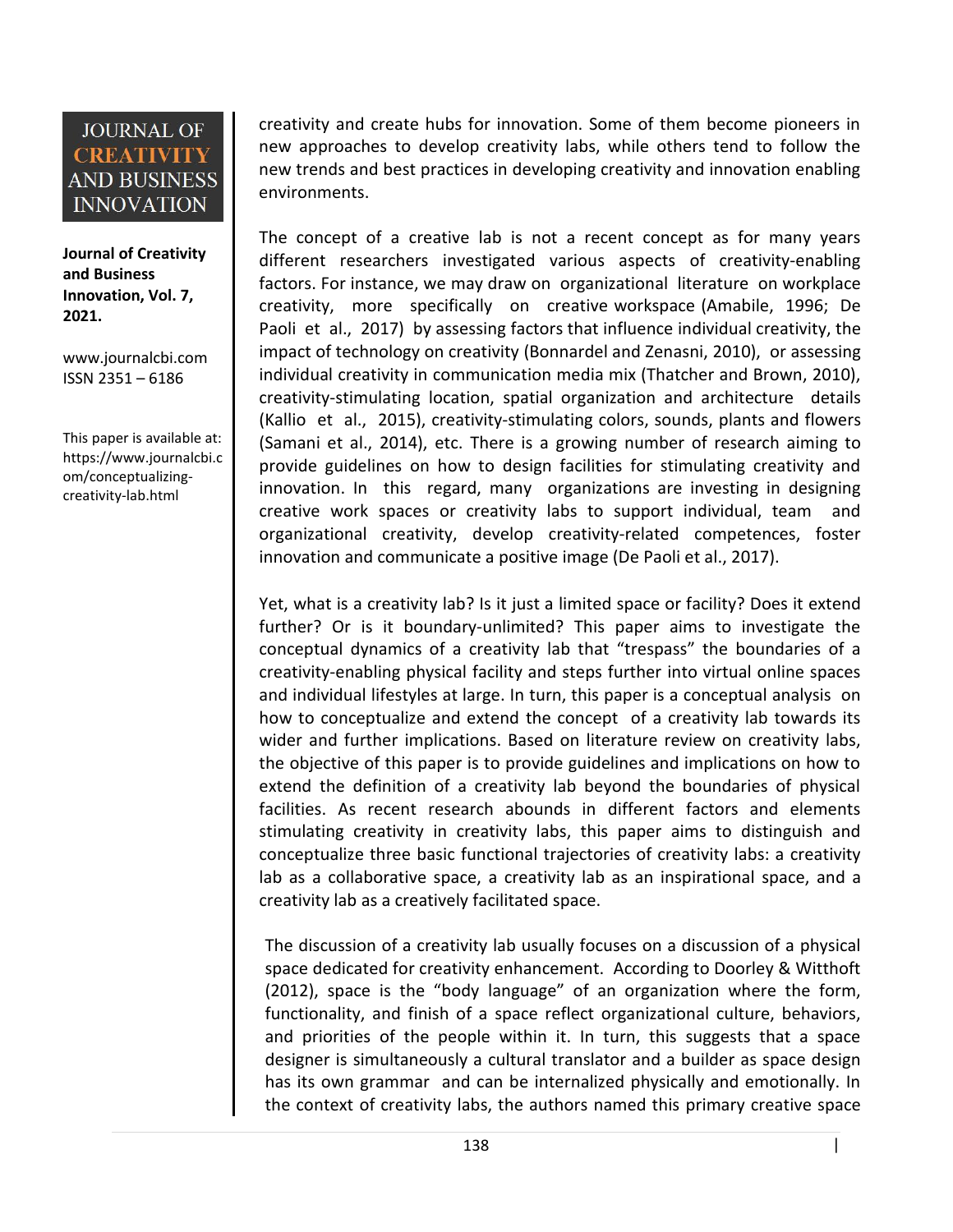**Journal of Creativity and Business Innovation, Vol. 7, 2021.**

[www.journalcbi.com](http://www.journalcbi.com) ISSN 2351 – 6186

This paper is available at: [https://www.journalcbi.c](http://www.journalcbi.com/ideation-using-analogies.html) om/conceptualizing creativity-lab.html

as the *Home Base*. From an emotional perspective, it is the creative center of gravity from which people advance and retreat four attributes:

- A place to access unique resources and tools;
- − A place for things (persistent and accessible storage for work in progress) ;
- A place to showcase contributions (to display and share insights, work, and practice);
- A place for a community to flourish (to share ideas, aspirations, and emotions, and to make connections).

Despite that recent research amounts in conceptualizing a creativity lab; yet, very limited research is visible on virtual or online creative spaces from the perspective of a creativity lab. Indeed, it may be argued that online creativity labs is an extension of a physical creativity lab that provides possibilities of different applications, online forums, virtual platforms, social media meetings, and other IT means to advance creative projects even further. Furthermore, as online presence tends to become a considerable part of our daily lives, creativity-oriented online presence may become a vehicle for integrating creativity into our lifestyle at large. Furthermore, creativity development is never limited to a lab and penetrates into lifestyle habits. In this respect, this paper is a conceptual attempt to discuss implications of possible creativity lab extensions into wider dimensions and their functional trajectories.

### **Creative spaces and creativity labs: distinguishing functional trajectories**

Creative spaces as well as creativity (or innovation) labs are deliberately designed spaces to facilitate creativity and innovation. Numerous researchers have approached the concept of a creativity or innovation lab from different angles and criteria, and even categories of its research trajectories. For instance, in terms of workspace design, research on creativity can be categorized into two groups (De Paoli et al., 2017), specifically: 1) studies examining how space directly affects creativity through material objects and artefacts or specific characteristics of the physical workspace; 2) studies examining how space indirectly affects creativity through its influence on different variables such as communication, organizational culture, etc.

Indeed, much research is focused on concrete space design elements that boost creativity. Dul, Ceylan, and Jaspers (2011) used questionnaires to examine the effect of the physical work environment on the creativity of knowledge workers in Dutch small and medium-sized enterprises (SMEs). The researchers developed a theory about the possible influences of the work environment on creativity, and distinguished between the social organisational work environment and the physical work environment by presenting a list of 12 spatial aspects (furniture, plants, calming colours, inspiring colours, privacy, window view to nature, any window view,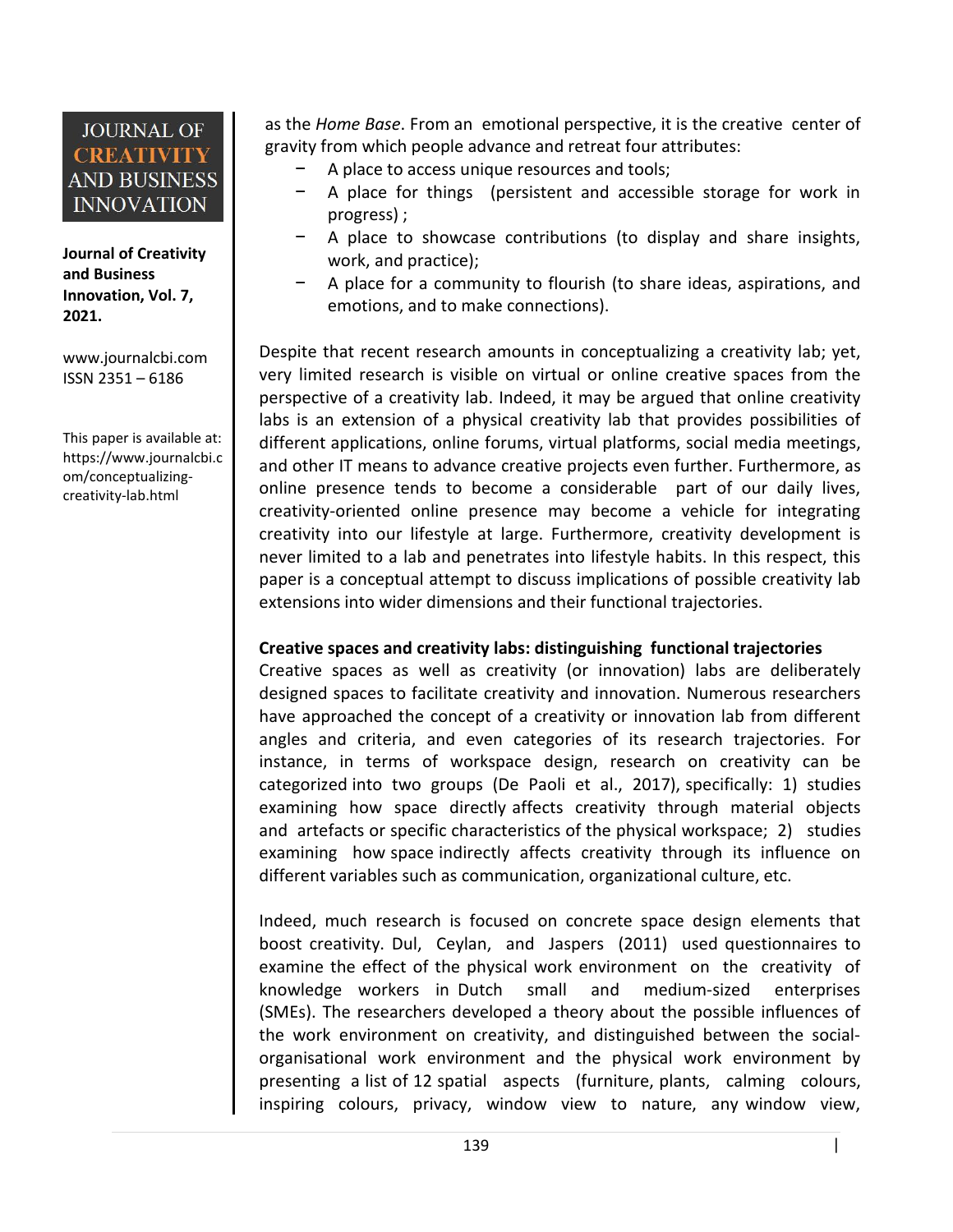**Journal of Creativity and Business Innovation, Vol. 7, 2021.**

[www.journalcbi.com](http://www.journalcbi.com) ISSN 2351 – 6186

This paper is available at: [https://www.journalcbi.c](http://www.journalcbi.com/ideation-using-analogies.html) om/conceptualizing creativity-lab.html

quantity of light, natural light, indoor climate, sound, and smell) that would influence creativity positively.

Some researchers extended towards wider aspects of creativity-enabling environment. Haner (2005) looked at two cases of innovation laboratories by analyzing the divergent and convergent thinking of teams and individual, and suggesting three categories of spatial characteristics: location (which also includes virtuality), style (which includes soft factors such as colour and materials), and building and layout (which includes e.g. visibility, proximity, and privacy). Moultrie et al. (2007) proposed a framework to better understand the design, role, and goals of innovation labs in a practical sense by distinguishing between strategic intent, process of creation, process of use, and physical embodiment of intent. The authors presented 10 categories within the physical embodiment category, specifically, geographic location, scale, real/virtual, flexibility, design values and imagery, IT resources, data and information, modelling and visualization resources, constraints, and evolution. Thoring et al. (2018) derived themes of creativity-enabling environments: 1) working zones, 2) physical activities, 3) lighting, 4) style and atmosphere, 5) flexibility, 6) open space, 7) break areas, 8) electronic infrastructure, 9) knowledge storage, 10) access to materials, 11) outdoor access, 12) storage, 13) privacy, 14) layers and platforms, and 15) serviced facilitation.

In 2019 Thoring, K., Desmet, P., & Badke-Schaub conducted a systematic literature search within the Scopus database and identified a total of 70 relevant sources discussing creative spaces within academic, practice, or other innovation environments. They analyzed the academic sources regarding their theoretical contribution, as well as regarding their scope. Finally, the included sources are categorized according to three areas of interest: 1) the addressed space types for different creative activities, 2) abstracted requirements for creative spaces, and 3) concrete characteristics and configurations of a creative space. Their results provide an in-depth insight into the current state of research on the topic of creative spaces.

As recent research abounds in different factors and elements stimulating creativity in creativity labs, this paper aims to distinguish and conceptualize three basic functional trajectories of creativity labs based on literature review: a creativity lab as a collaborative space, a creativity lab as an inspirational space, and a creativity lab as a creatively facilitated space.

### **A creativity lab as a collaborative space**

Extensive research indicates the importance of teamwork and collaboration for the purposes of advancing creativity and innovation. Therefore, creative spaces prioritize such solutions that stimulate ideation, collaboration, effective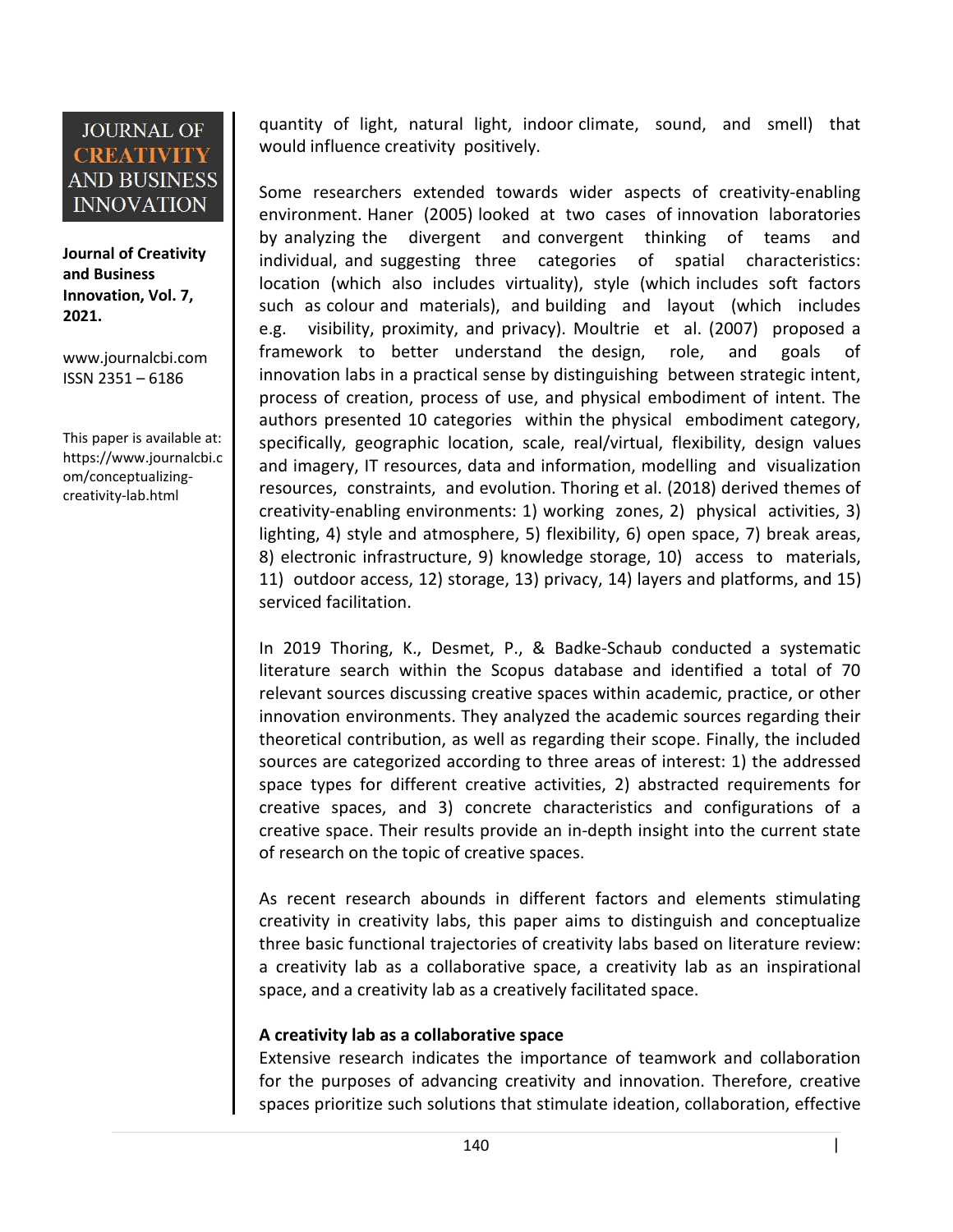**Journal of Creativity and Business Innovation, Vol. 7, 2021.**

[www.journalcbi.com](http://www.journalcbi.com) ISSN 2351 – 6186

This paper is available at: [https://www.journalcbi.c](http://www.journalcbi.com/ideation-using-analogies.html) om/conceptualizing creativity-lab.html

teamwork, multi-modality of working possibilities and flexibility in teamwork arrangements. Sometimes such efforts crystallize in a strategic attempt to create a creativity or innovation lab that targets creative thinking, innovative solutions and synergistic opportunities.

In most cases of designing a creativity lab, *idea-capturing design* is highlighted as a key element. Interior design for collaborative purposes often include different means stimulating participants to share, synthesize, and discuss ideas by providing necessary tools and interior arrangements. For instance, creativity labs tend to have large display surfaces (both vertical and horizontal) to fixate and synthesize ideas and proposals. Every design object is viewed through the lens of its potential to generate, fixate and increase synergy among different ideas. According to Doorley & Witthoft (2012), the context informs the configuration, and large display spaces creates a perfect environment for synthesis as for grabbing data from a pile of assorted facts and details, and rearranging data in various ways to create meaning, concept or a trajectory. Indeed, the ability to visualize, sort, and re-sort data and insights is a key element to enhance synergy among ideas and combinatorial creativity. The inclusion of many reconfigurable tools such as Post-its, dry erase surfaces, interactive boards can have a profound effect on the synergetic mind-mapping, discovery of hidden patterns and details among different ideas. Nevertheless, idea-capturing potential is not limited to physical creativity labs (as interior infrastructure) since it has a potential to extent into online applications like idea-generating and fixating apps, creative IT solutions, social media and virtual platforms even when a person is away from a physical creativity lab. Indeed, idea-capturing is a part of a creative lifestyle to generate ideas and share them in specific idea hubs whether it is a physical creativity lab or a virtual space.

Another trajectory in designing a creativity lab is space division for collaborative purposes. Usually we see a creativity lab as a large space of collaboration where participants freely move, gather, and reconfigure their groups flexibly in accordance to their needs. Adaptability and fluidity of spaces plays a key role in designing a creativity lab. Adjustable, rolling tables, chairs and space dividers create a fluid space that is easy to adapt for different creative needs whether it is a round-table brain storming session, an instructional creative class, or even walkstorming where participants generate ideas while walking. In addition, apart from a large gathering room, there is a need for smaller project rooms (for smaller teams) and even individual rooms (as private hubs) for personal reflection and acoustic silence. Flexibility, adaptability, and novelty of tools are key components of a successful creativity lab design, especially in terms of collaborative effort stimulation.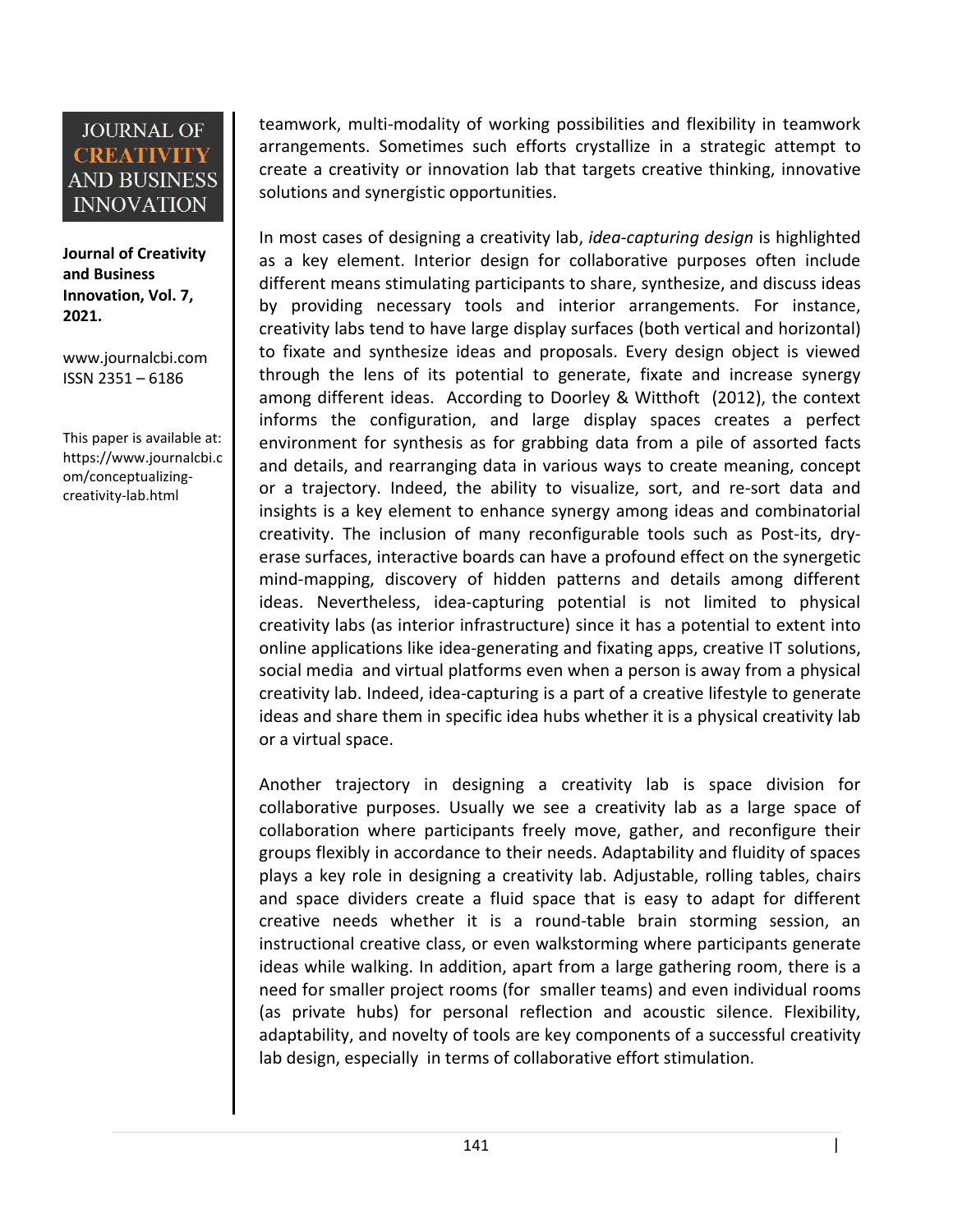**Journal of Creativity and Business Innovation, Vol. 7, 2021.**

[www.journalcbi.com](http://www.journalcbi.com) ISSN 2351 – 6186

This paper is available at: [https://www.journalcbi.c](http://www.journalcbi.com/ideation-using-analogies.html) om/conceptualizing creativity-lab.html

### **A creativity lab as an inspirational space**

It is complicated to envision a creativity lab without its inspirational potential. Indeed, different types of creators and innovators have long argued that inspiration is a key motivator for creativity. The ancient Greeks believed that inspiration is the basis of creativity and a divine gift. Inspiration is something that provides a creator with an initial power and enthusiasm to create, invent, and advance. It is both a stimulus and an emotional state. It may be argued that if a creative lab has a high potential to inspire, it may result in more outstanding creative outcomes.

According to Thrash and Elliot (2003), the term "inspiration" has been used in a variety disciplines (e.g., literary criticism, psychology, theology, etc.) and trajectories of psychology (in the fields of social comparison, humanism, creative process); thus making connections to the field of creativity quite evident. Thrash and Elliot (2004) argued that inspiration involves two distinct processes: a relatively passive process that they called being inspired *by*, and a relatively active process that they called being inspired *to*. The process of being inspired *by*gives rise to the core characteristics of evocation and transcendence, whereas the process of being inspired *to* gives rise to the core characteristic of approach motivation. In this respect, creative inspirational spaces should focus both on "*by*"and "*to*" in a design of a creativity lab.

The inspirational potential of a creativity lab, especially visually stimulating, sometimes is called *creative space saturation.* According to Doorley & Witthoft (2012), all available spaces of a creativity lab should be filled with inspirational photos, inspiring quotes, inspirational artifacts to keep team members inspired and focused on the challenge. The authors also propose to create signs and posters that transmit inspirational messages and convey the vibe and emotion of a creativity lab. Furthermore, the authors introduce the concept of *saturation* as a process for inspiration. A saturated space is mindfully and continuously curated to display and broadcast inspiring information, evoke positive emotion, and immerse a team in the environment of inspiring creative thinking. Today different IT solutions provide possibilities to capture and share inspirational insights on different online platforms. Inspirational environment that starts in a creativity lab has even a higher potential to extent into online apps or online creativity platforms, and personal surroundings.

Another trajectory of a creativity lab is availability of spaces for varied purposes that could be viewed as *multi-functionality.* In order to design a creative and inspirational space, a single space rarely meets different needs of creators. Some spaces we need for creative relaxation and reflection, some spaces for informal conversations, some spaces for concentration and focus, and some spaces for creative stimulation. And, yet, every mentioned space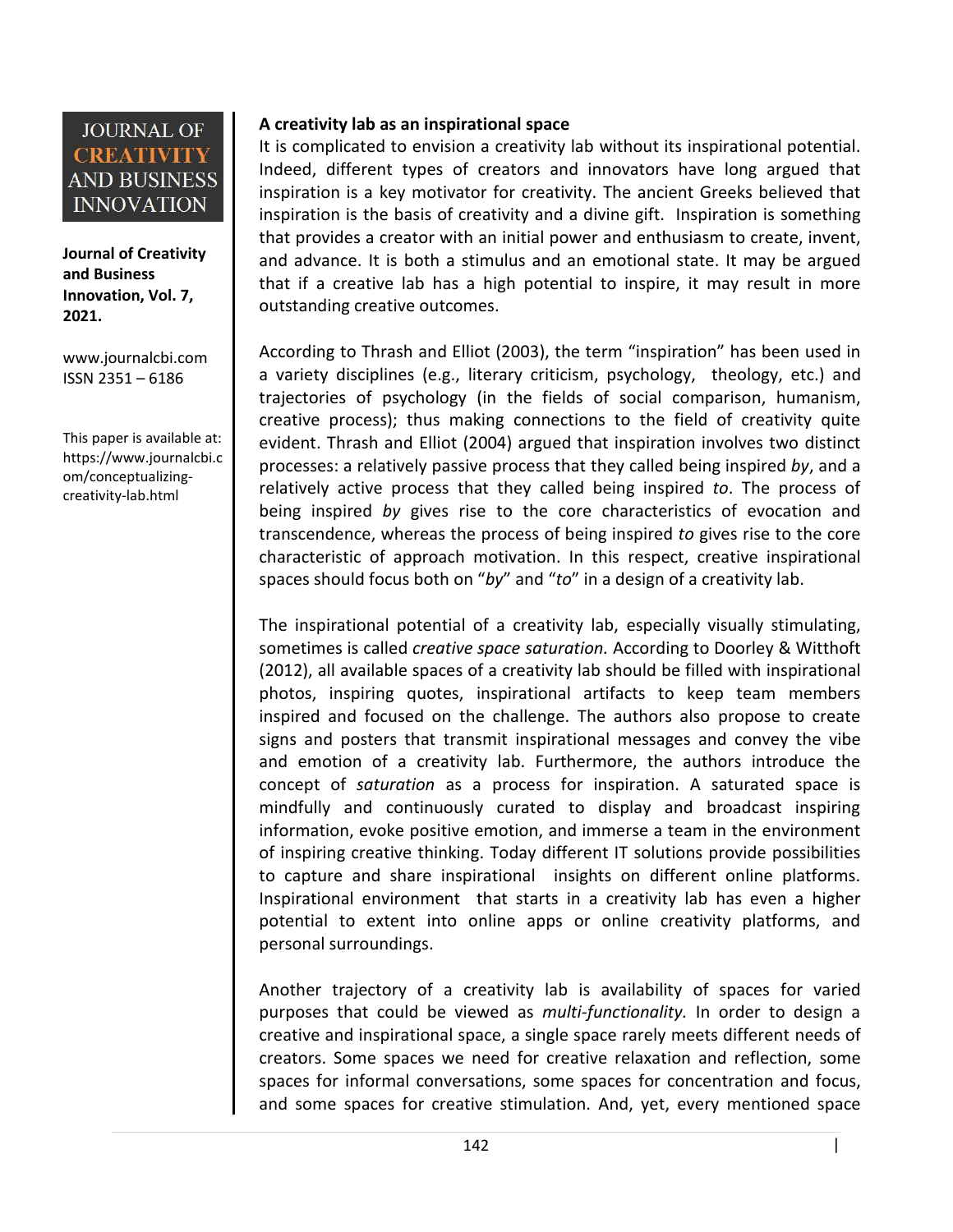**Journal of Creativity and Business Innovation, Vol. 7, 2021.**

[www.journalcbi.com](http://www.journalcbi.com) ISSN 2351 – 6186

This paper is available at: [https://www.journalcbi.c](http://www.journalcbi.com/ideation-using-analogies.html) om/conceptualizing creativity-lab.html

plays a significant creative role and has inspirational potential. So can a creativity lab be just a single space? According to Brandt & Vejre (2004), implementing multi-functionality involves creating spaces that have multiple purposes. Due to their access to diverse uses in one place, these spaces can contribute to the vitality of a creativity lab. Indeed, some creators could be inspired by a silent indoor Zen retreat or a meditation room, while others by enclosing themselves into spaces of minimalism like the White Room. Doorley & Witthoft (2012) have introduced an interesting concept of *thresholds* to signify different spaces with different purposes. The authors argue that people frequently expect to act differently when exiting one space and entering another as cultural behaviors around *Thresholds* are valuable assets to incorporate into creative spaces and activities. Therefore, the authors urge to design creative thresholds with bold design elements like different colors in flooring or walls. For instance, for the creation of *relaxation* spaces, some design metaphors could be incorporated such as Zen space, mediation spa, yoga studio, etc. Creativity could be enhanced even by the *White Room* concept that creates an environment with asingular finish and function that focuses team members on particular activities. Their ideas become the only color that fills the space. Furthermore, the concept of creative *thresholds* are even more available online where different inspirational platforms, social media sites, blogs, virtual worlds are available for inspirational purposes. Our daily lifestyle may incorporate different spaces as well by choosing what inspirational spaces we enter.

Another element in creating an inspirational creativity lab is *an inspirational metaphor as a design element itself.* An interesting example comes from researchers Trocchianesi & Pirola (2017) who emphasized a view of creating a space within the dynamics of a designer *(creating spaces which are representative of something else)* and artists *(creating spaces which are self representative)*. The authors discuss the creative potential of metaphorical spaces where space is transformed, translated and it becomes "something different" from its content (set up) and becomes the content itself (artistic installation). Indeed, turning a creativity lab into some metaphor or some creative interior concept may function as a unique inspirational background for idea generation and creative potential. The relationship between design approach and artistic installations can be recognised in three dimensions of the design process:

- in exploring the theoretical meaning of the space, where space-art is considered as a medium of knowing novel vocations of spaces during the concept generation process;
- in experimenting the physical impact of the artifact in the space, where space- art represents the innovative factor, stimulating to "perform" new gestures, behaviours, functions and to envision new impacts in the reality;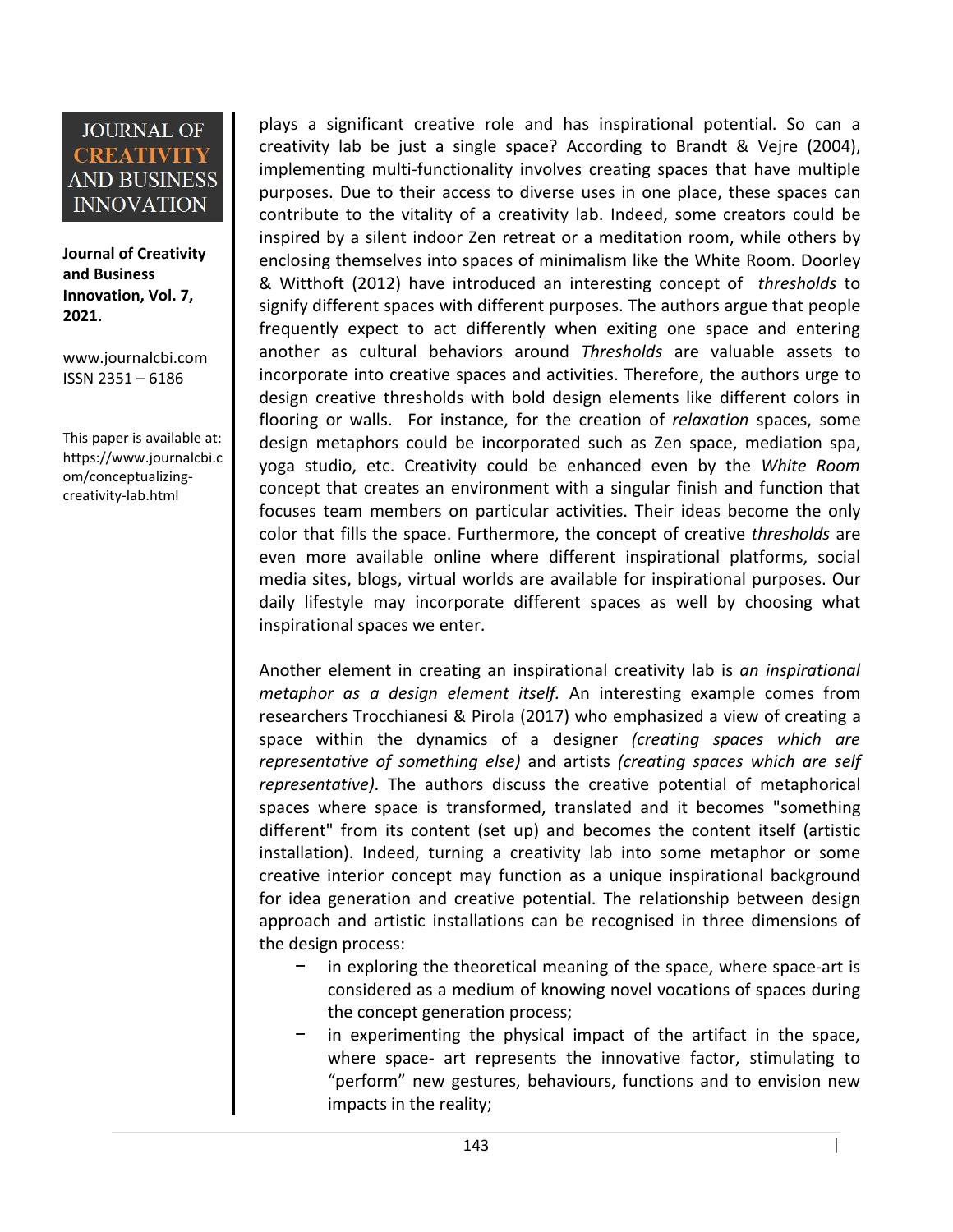

**Journal of Creativity and Business Innovation, Vol. 7, 2021.**

[www.journalcbi.com](http://www.journalcbi.com)  $\begin{bmatrix} -1 & -1 \\ -1 & -1 \end{bmatrix}$ ISSN 2351 – 6186

This paper is available at: [https://www.journalcbi.c](http://www.journalcbi.com/ideation-using-analogies.html) om/conceptualizing creativity-lab.html

− in expressing innovative spatial concepts, where art is assumed as a "language" to communicate novel, provocative and disruptive visions during the communication of the idea. This means to exploit the potentials of art in triggering the process of creating new concepts of space that stage the Impossible, the Paradoxical, the Utopic.

As inspirational elements are essential for creating evocative and motivating creativity-enhancing spaces, the authors indicate five main actions that lead the designers in conceptualizing and giving shape to these creative environments:

- − exaggerating meanings;
	- provoking strong reactions;
- stressing design attitudes;
- − triggering new uses of the space;
- suggesting new behaviours.

#### **A creativity lab as a creatively facilitated space**

Every creativity lab needs life, flow, action to be alive. There is no room for stagnation in a successful creativity lab. So what are the drivers that make it alive, flowing, and full of action? It could be argued that proactive creative facilitation is a key component for driving creativity labs forward. Today we may find different interpretations of creative facilitation. Definitions of facilitation emphasize different characteristics of the concept. For example, we have facilitation as the role of a single individual (Schwarz, 2002), facilitation as a process (Burrows, 1997; Adla, Zarate, & Soubie, 2011), and facilitation aiming at helping a group of people (Burrows, 1997). In the context of a creativity lab, facilitation is also related to the concept of change agent, defined as an internal or external agent responsible for initiating, sponsoring, directing, managing or implementing a specific change initiative, project or complete change programme (Caldwell, 2003). Creative facilitation may occur not only in physical creativity labs, but find its way into online spaces and even creative lifestyle coaching.

In order to maintain an effective creativity lab, the continuous presence of a creative facilitator may play a key role. A creative (or innovation) facilitator is defined as a person who educates, advocates, advises, and responsible for raising the awareness of the importance of creativity and innovation, standardising and communicating a vocabulary of innovation, providing a set of creativity enhancing tools, and developing training activities (Johnsson, 2018; Andrew and Sirkin, 2008). Some researchers argue that a facilitator is especially important when an organisation needs to change attitudes and learn new skills or behaviours (Andrew and Sirkin, 2008). Creative facilitators also help with idea screening and idea generation, new concept development, system design, management of details and other innovative competences (Milton and Rogers, 2013; Räsänen et al., 2015). In turn, facilitator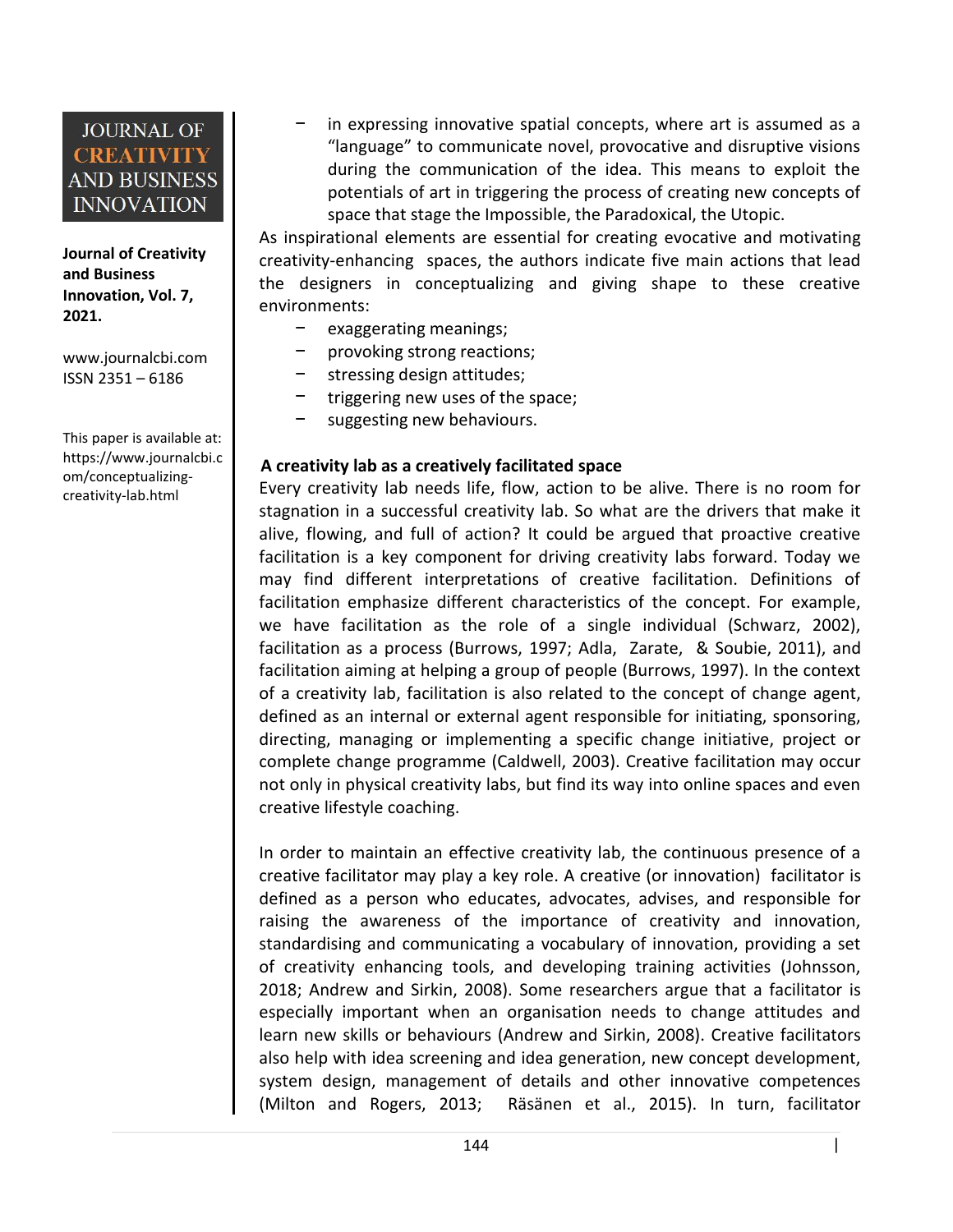**Journal of Creativity and Business Innovation, Vol. 7, 2021.**

[www.journalcbi.com](http://www.journalcbi.com) ISSN 2351 – 6186

This paper is available at: [https://www.journalcbi.c](http://www.journalcbi.com/ideation-using-analogies.html) om/conceptualizing creativity-lab.html

understands and gets involved into group dynamics to guide and stimulate interaction between the participants. During the creative process, the facilitator practices different creativity techniques that are appropriate to the context by keeping the creativity process moving forward. Blumberg and Golembiewski (1976) described a list of the facilitator' functions that could play a significant role in a creative lab:

- − Creating situations conducive to learning;
- − Establishing a model of behavior;
- − Providing new values in process;
- − Facilitating the flow of information;
- − Participating as an expert;
- − Protecting participants from unnecessary stress and attack;
- − Challenging the group regarding its processes.

#### **Discussions and Conclusions**

In order to create an efficient and successful creativity lab, the process should be viewed from a perspective of systems thinking. Current research indicates that there are many components and criteria in designing a creativity lab; therefore, different approaches and possibilities should be integrated and applied in order to create a well-functioning unique system. As a system is a number of interdependent components that form a whole and work together to attain a common goal (Maani and Cavana, 2007; Jackson, 2003),a creativity lab could be viewed as a multi-layered, multi-component concept that is enhanced though practice and application of novel concepts and tools. A successful creativity lab is always in progress by adding new elements and expanding itself into new domains.

Furthermore, the analysis of new developments and trends in designing a creativity lab should be viewed within the context of wider societal and business developments. For instance, today creativity labs my also be interrelated with another popular business trend of smart office developments. According to Errichiello & Pianese (2018), Smart Work Centers (SWCs) an innovative type of office that gained its popularity due to flexible work arrangements, teleworking infrastructure, and other workplace innovations. Along with shared desks in open spaces, there are areas for collaboration (e.g. meeting rooms), concentration spaces (e.g. small offices or private hubs), communication spaces (e.g. call booths), relaxing spaces (Myerson et al., 2010). The concept of Smart Working is gaining popularity in many organizations worldwide (Clapperton and Vanhoutte, 2014). Therefore, the new trends and applications of Smart Working also has a huge impacton the conceptualization and implementation of creativity labs.

Based on literature review on creativity labs, this paper attempted to extend the definition of a creativity lab beyond the boundaries of physical facilities. As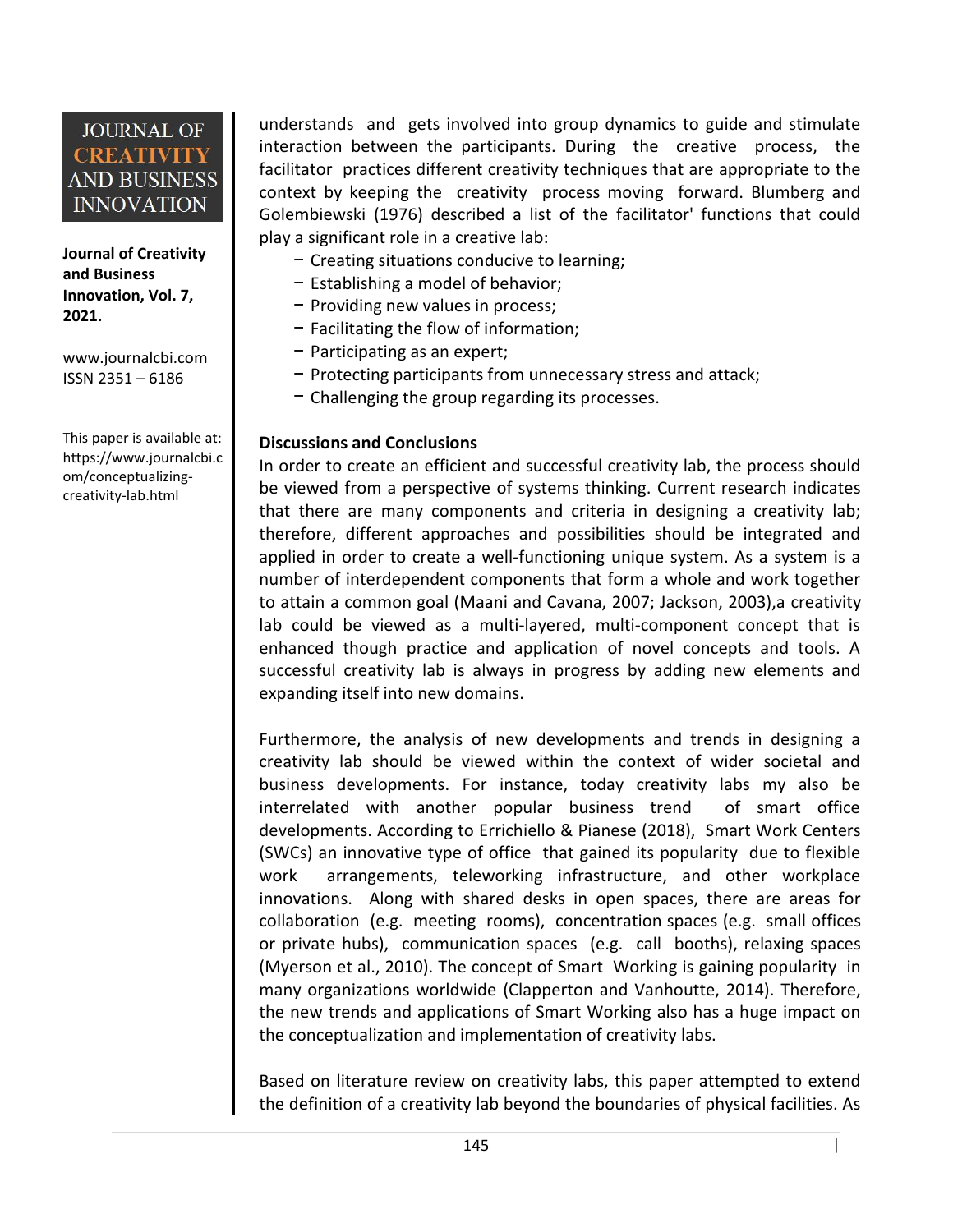**Journal of Creativity and Business Innovation, Vol. 7, 2021.**

[www.journalcbi.com](http://www.journalcbi.com) ISSN 2351 – 6186

This paper is available at: [https://www.journalcbi.c](http://www.journalcbi.com/ideation-using-analogies.html) om/conceptualizing creativity-lab.html

recent research abounds in different factors and elements stimulating creativity in creativity labs, this paper aims to distinguish and conceptualize three basic functional trajectories of creativity labs: a creativity lab as a collaborative space, a creativity lab as an inspirational space, and a creativity lab as a creatively facilitated space.The proposed guidelines may serve as a reference material in creating a effective creativity lab.

#### **Guidelines for Applying Research to Practice**

This paper proposed implications and primary guidelines on how to extend the definition of a creativity lab beyond the boundaries of physical facilities towards virtual and lifestyle spaces. In turn, it also offers a practical approach in designing and implementing a creativity lab by taking into account three basic functional trajectories of creativity labs: a creativity lab as a collaborative space, a creativity lab as an inspirational space, and a creativity lab as a creatively facilitated space.

#### **References**

- Adla, A., Zarate, P., & Soubie, J. (2011). A Proposal of Toolkit for GDSS Facilitators. *Group Decis Nego,* 20, 57–77.
- Amabile, T.M. (1988). A model of creativity and innovation in organizations. *Research in organizational behavio*r, 10(1): 123-167.
- Amabile, T.M. (1996). *Creativity in context: Update to the social psychology of creativity*. UK: Hachette.
- Andrew, J. P. & Sirkin, H. L., (2008). Aligning for innovation. *Global Business and Organizational Excellence,* 27(6), 21-39
- Blumberg, A. & Golembiewski, R.T.(1976). *Learning and change in groups.*Penguin Books, 1976
- Bonnardel, N., & Zenasni, F. (2010). The impact of technology on creativity in design: an enhancement?. *Creativity and Innovation Management,* 19(2), 180-191.
- Boutillier, S., Capdevila, I., Dupont, L., & Morel, L. (2020). Collaborative Spaces Promoting Creativity and Innovation. *Journal of Innovation Economics & Management*, 31(1), 1–9
- Brandt, J. & Vejre, H. (2004). Multifunctional landscapes: motives, concepts and perceptions. In J. Brandt & H. Vejre (Eds.), *Multifunctional Landscapes Vol1: Theory, Values and History.* Southampton, MA: WIT Press.
- Burrows, D.E. (1997). Facilitation: a concept analysis. *J Adv Nurs,* 25, 396–404.
- Büschgens, T., Bausch A. & BalkinD. (2013). Organizating for radical innovation A multilevelbehavioral approach. *Journal of High Technology Management Research,* 24 (2), 138- 152
- Caldwell, R. (2003). Models of change agency: a fourfold classification. *Br J Manag,* 14, 131–42.
- Clapperton, G. & Vanhoutte P. (2014). *The Smarter Working Manifesto: When, where and how Do You Work Best?.* Oxford, UK: Sunmakers.
- Davison, G. & Blackman D. (2005). The role of mental models in innovative teams. *European Journal of Innovation Management*, 8 (4), 409-423.
- De Paoli, D., Sauer, E., & Ropo, A. (2017). The spatial context of organizations: A critique of creative workspaces?. *Journal of Management & Organization,* 1-22.
- Doorley, S., & Witthoft, S. (2012). *Make space: how to set the stage for creative collaboration.* NJ: John Wiley & Sons, Hoboken.
- Dul, J., Ceylan, C. & Jaspers, F. (2011). Knowledge workers' creativity and the role of the physical work environment. *Human Resource Management,* 50(6), 715-734.

Errichiello, L., & Pianese, P. (2018). Smart Work Centers as "creative workspaces" for remote